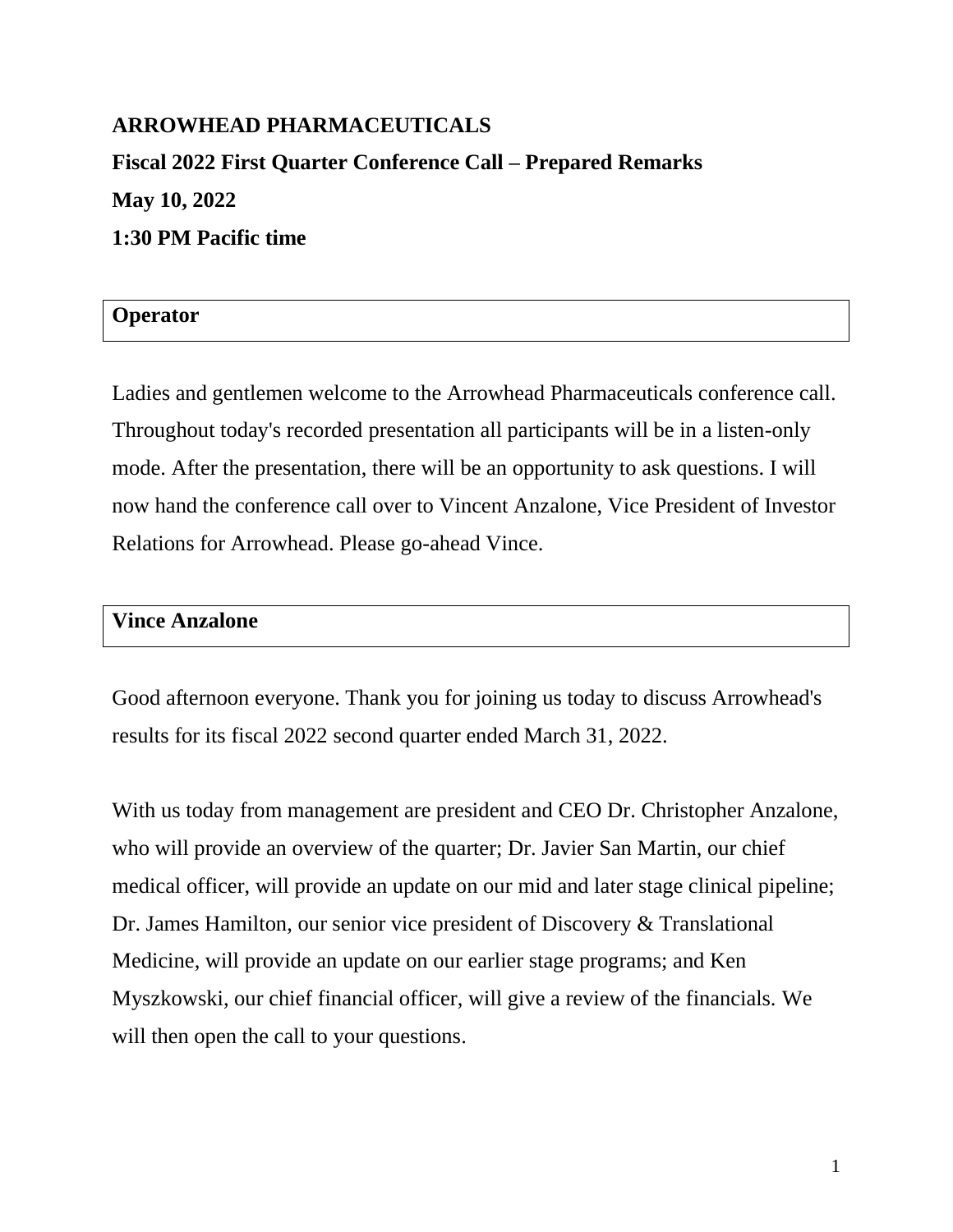Before we begin, I would like to remind you that comments made during today's call contain certain forward-looking statements within the meaning of Section 27A of the Securities Act of 1933 and Section 21E of the Securities Exchange Act of 1934. All statements other than statements of historical fact are forward-looking statements and are subject to numerous risks and uncertainties that could cause actual results to differ materially from those expressed in any forward-looking statements. For further details concerning these risks and uncertainties, please refer to our SEC filings, including our most recent annual report on Form 10-K and our quarterly reports on Form 10-Q.

With that said, I'd like to turn the call over to Christopher Anzalone, President and CEO of the Company. Chris?

#### **Chris Anzalone**

Thanks Vince. Good afternoon everyone and thank you for joining us today.

I want to start by saying thank you to all those who joined us yesterday in Verona, Wisconsin for the ground-breaking ceremony at the site of our new manufacturing and lab facilities, including mayor Diaz, Secretary Hughes, and Governor Evers.

Many people from BioForward, the local universities, the cities of Madison and Verona, and the state of Wisconsin have been very supportive of Arrowhead over the years. We appreciate their partnership as we grow our business and capabilities to support potential future commercial opportunities for our investigational RNAibased medicines.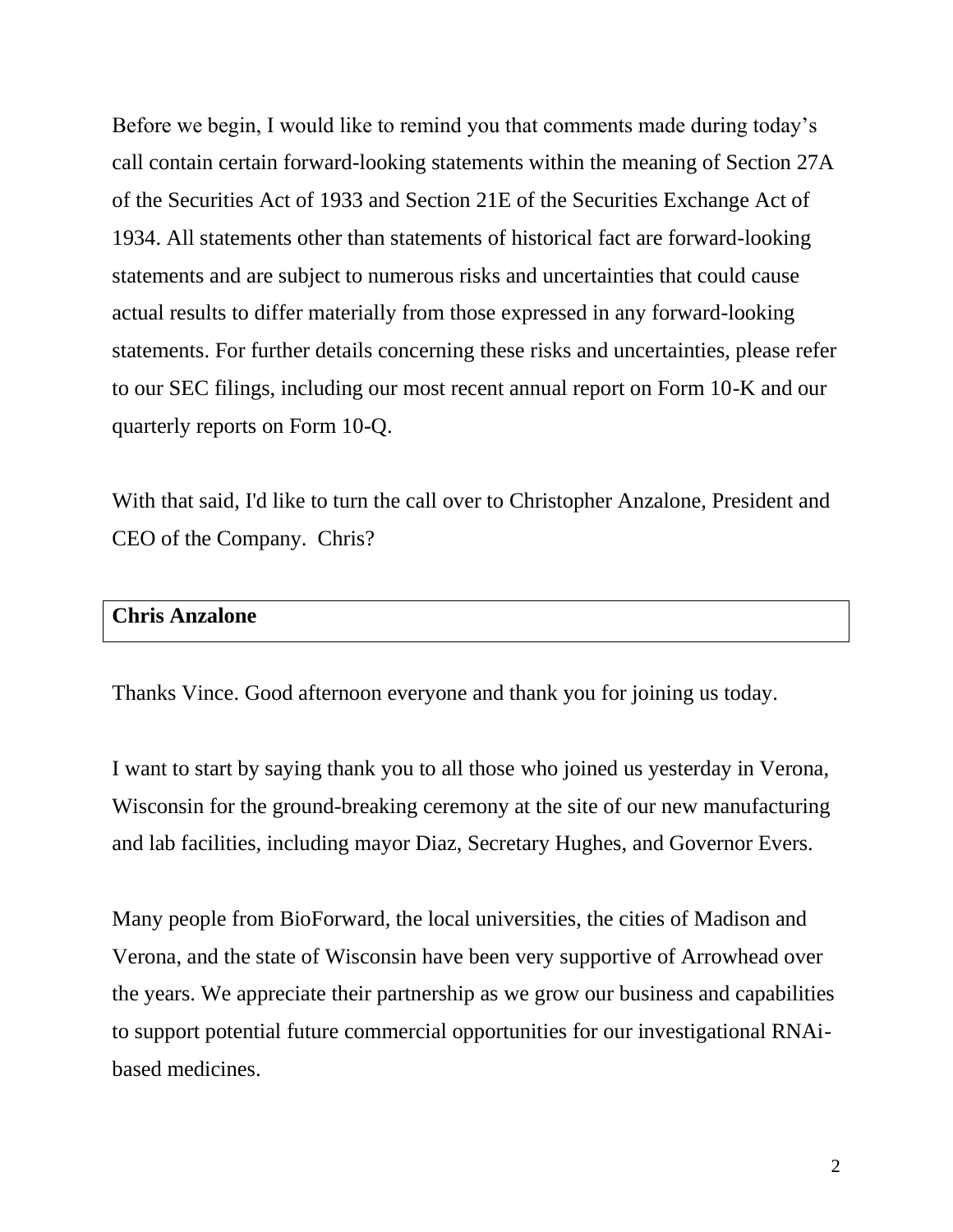To that end, we announced yesterday that we received awards of up to \$18.5 million in incentives to invest in the local region and create new jobs. These incentives help to defray some of the buildout costs for our Verona facility, but importantly they demonstrate the commitment of the region to expand the number of highly skilled jobs and attract talent. We have been very impressed with the quality of the workforce and intend to be a long-time contributor to the growing biotech ecosystem in Wisconsin.

So, what does this new manufacturing facility and associated office and lab facility do for Arrowhead? First, it increases our control over manufacturing at all scales, which should decrease costs and increase our speed and flexibility. Second, it enables us to better control IP as we develop new methods of manufacturing aimed at decreasing costs and increasing purity and scale. Third, it makes us a better and more complete partner to those companies bringing the drugs we create to patients. And fourth, it provides additional, specialized lab space to enable continued growth and innovation as we bring RNAi to new cell types and address new diseases.

This is an investment in Arrowhead's future as a vertically integrated commercial stage pharmaceutical company. We are making this investment now because we have a high degree of confidence in our investigational medicines, both whollyowned and partnered. This is an important step when a development stage company is serious about becoming a commercial entity.

Let's talk about some of the recent progress we've made toward that transition.

First, we initiated the PALISADE study, Arrowhead's first Phase 3 study of ARO-APOC3 in patients with familial chylomicronemia syndrome, or FCS. FCS is a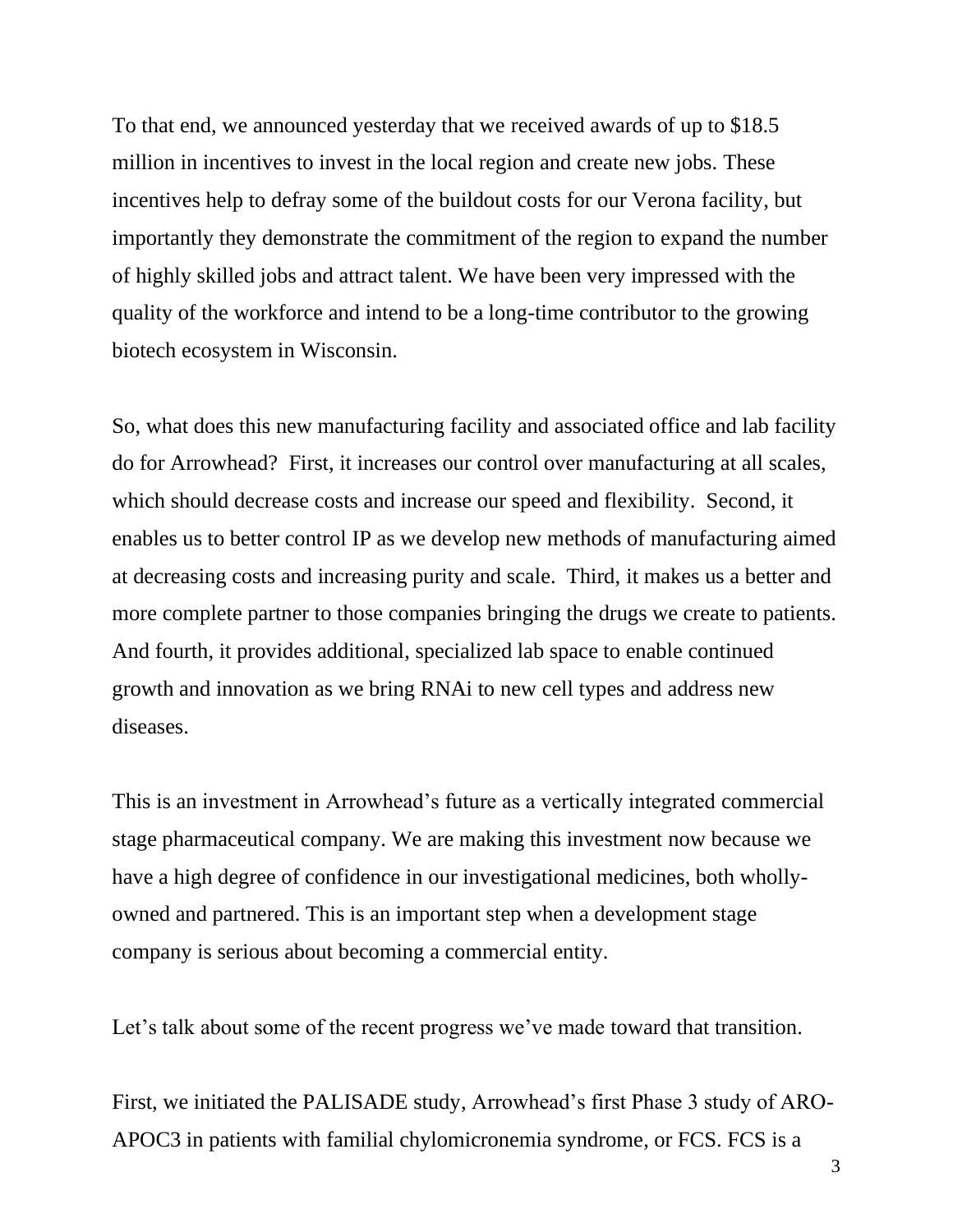rare disease in which patients have extraordinarily high triglyceride levels, often in the thousands of milligrams per deciliter. This can lead to severe and recurrent bouts of pancreatitis, which often involves hospitalization and can be fatal. In addition, these patients experience multiple additional symptoms which adversely impact quality of life. These patients have no FDA approved treatment options. Our clinical data in prior studies of ARO-APOC3 have shown clear and dramatic reductions in triglycerides, so we are confident that ARO-APOC3 is doing what it is designed to do. We are working to accrue patients in the PALISADE study as quickly as possible since there is such high unmet need for these patients.

In addition to starting our first Phase 3 study, we also completed enrollment in the Phase 2b ARCHES-2 study of ARO-ANG3, our other wholly-owned investigational cardiometabolic candidate for patients with mixed dyslipidemia. This study enrolled over 200 patients with elevated triglycerides and LDLcholesterol. Completion of ARCHES-2 is anticipated around the end of this year and we intend to release topline data in the first half of 2023. These data will inform the next phase of development and potentially provide a path to another late-stage clinical study that we hope will be registrational.

We also recently initiated the GATEWAY study of ARO-ANG3 in patients with homozygous familial hypercholesterolemia, or HoFH. This study will evaluate the ability of ARO-ANG3 to reduce LDL-cholesterol in patients with the most serious and rare form of familial hypercholesterolemia. We view the HoFH opportunity in a similar way to the FCS opportunity for ARO-APOC3, where there may be a rapid path to approval in a narrower patient population with severe disease, while we conduct larger clinical studies in higher prevalence indications. As I mentioned earlier, our investment in the new manufacturing facility is to support our growth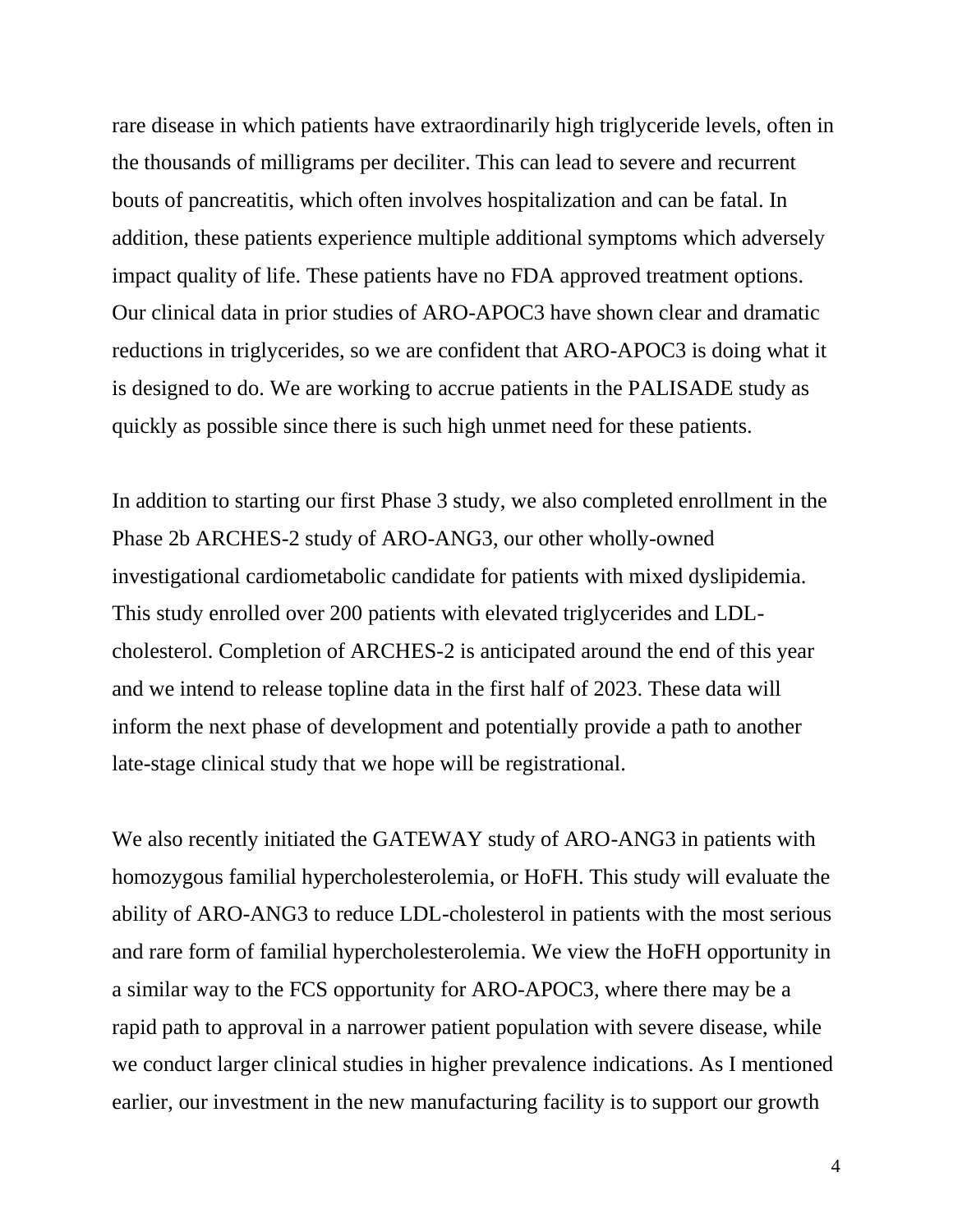into a commercial stage company. We think there are multiple opportunities to get there in the near to mid-term and we are preparing on all fronts.

To that end, we appointed a new member to our board of directors. Vicki Vakiener is an accomplished commercial pharmaceutical executive with decades of experience building commercial organizations and launching new products across multiple therapeutic areas. She will have an important voice on the board and provide valuable input as our commercial strategy maps out.

I also want to give a brief update on our later stage partnered candidates. These are:

- Olpasiran targeting Lp(a) with Amgen;
- ARO-AAT, also called TAK-999, with Takeda;
- JnJ-3989, formerly ARO-HBV, for chronic HBV infection with Janssen; and
- ARO-HSD for treatment of NASH with GSK.

Amgen has indicated publicly that Phase 2 clinical data for Olpasiran is expected around the middle of the year. They have also indicated that if the data are consistent with the positive data seen in Phase 1, that they would move rapidly to start a Phase 3 study. We are very excited about this program and eager to see the Phase 2 data. We believe that elevated triglycerides, Lp(a), LDL-cholesterol, and possibly low levels or poorly functioning HDL, are all contributors to the substantial remaining risk of cardiovascular disease, even in patients on maximal LDL lowering therapies. We have candidates addressing all of these. Our two wholly-owned programs, ARO-APOC3 and ARO-ANG3, and our partnered program with Amgen may be able to address multiple lipids that contribute to this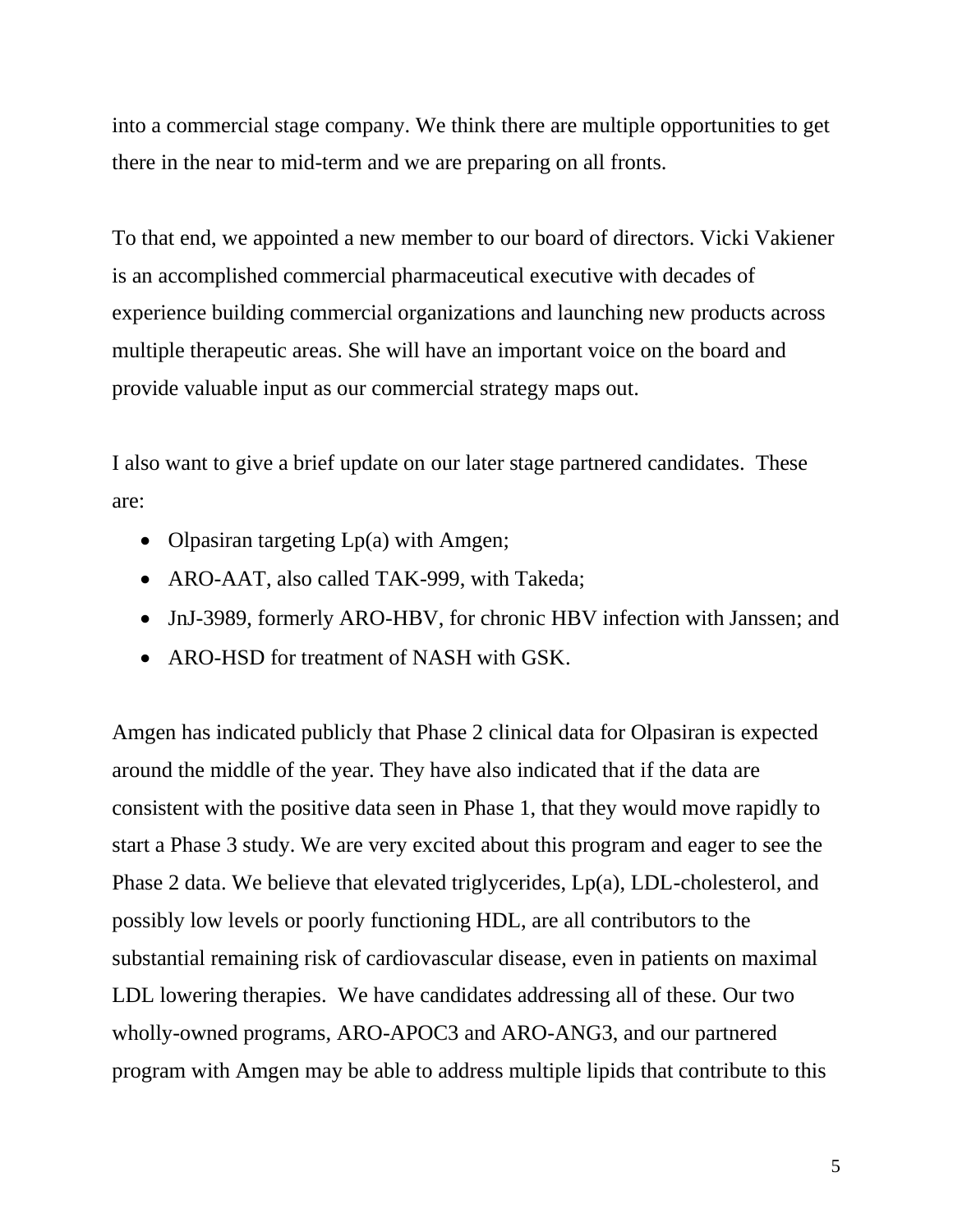risk. We still need to conduct clinical studies to assess their efficacy and safety, but we have a high degree of confidence in these programs.

Moving on to TAK-999, we are on schedule to collect the last 12-month biopsy from the last patient in the SEQUOIA study in June or July of this year. After this sample is taken, all clinical samples will be processed and analyzed, and biopsies will be prepped and read. This process will likely take a few months, so we should have data available in the fall. Our intention would be to present those data in an appropriate forum.

According to our agreement, Takeda will lead clinical development and regulatory interactions after Phase 2. We will still be closely involved with the process and have had a very productive relationship with our colleagues at Takeda. We look forward to additional regulatory interactions this year and moving the program forward rapidly.

JnJ-3989, formerly ARO-HBV, is being investigated in multiple large P2 studies that all include a follow up phase. Together these will include close to a thousand patients on various combination therapies, and we would expect regular readouts for the foreseeable future as data come in. Public data thus far suggest that JnJ-3989 is doing what it is designed to do and substantially reducing viral antigens. We are excited to see these data and are hopeful that they will point to a treatment that is desperately needed by the 300 million people thought to suffer from chronic HBV infection world-wide.

Our partnership with GSK for ARO-HSD closed at the end of the first quarter this year. Since then, we have been working productively together and expect GSK to initiate a Phase 2 study this year in patients with NASH. This represents a large

6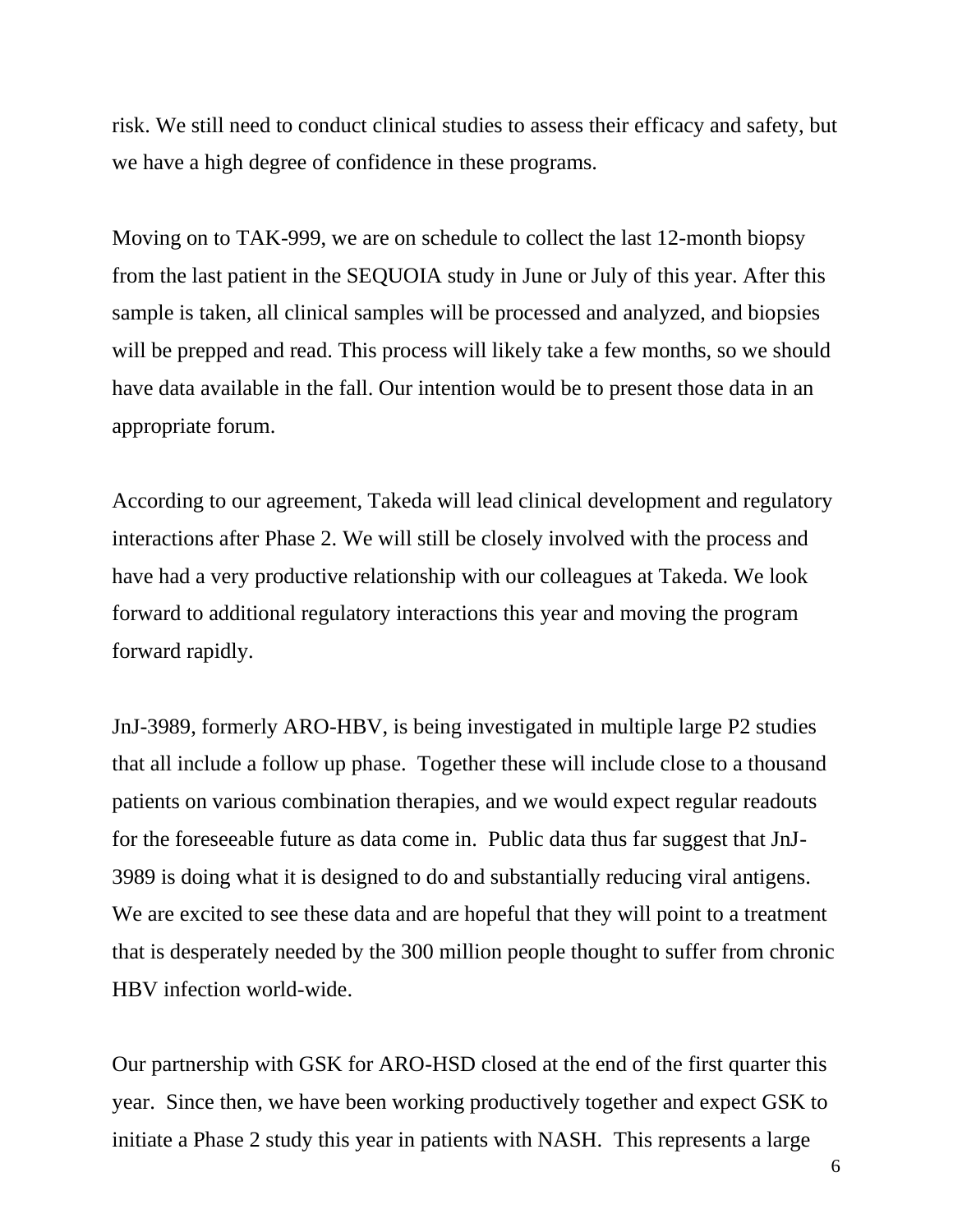unmet medical need; HSD is a genetically-validated target; we believe we were the first to address this target clinically; and our Phase 1 data were compelling in terms of knock down, tolerability, and transaminase decreases in patients with suspected NASH.

Complementing our mid and later stage pipeline, we were also active during the quarter expanding our early-stage clinical pipeline. We believe sustainable growth requires a diversified portfolio of candidates across therapeutic area, disease prevalence and patient population size, and across stage of development. So, it's critical that we both advance our later stage programs and also constantly expand our early-stage pipeline.

We must also remember that Arrowhead is really good at moving rapidly from idea to the clinic. We likely will not have the bandwidth to commercialize everything we produce, and we certainly do not intend to tap the brakes on early development. As such, some of those programs will be partnered to (a) put them in the hands of companies that will move aggressively to get them to patients; and (b) provide capital for us to commercialize our wholly-owned assets. Developing important new medicines is an expensive business, and we have the luxury of not being solely dependent on the capital markets to fund this. We expect this year, and every year for the foreseeable future, to bring in significant capital from new and existing partnerships. I expect Arrowhead to commercialize a variety of important medicines, and a targeted partnership strategy helps provide necessary capital for this while also providing potentially substantial long-term economics.

We added three new clinical programs over the recent period:

• ARO-C3 for treatment of complement mediated diseases, for which we initiated a Phase 1/2 clinical study; and,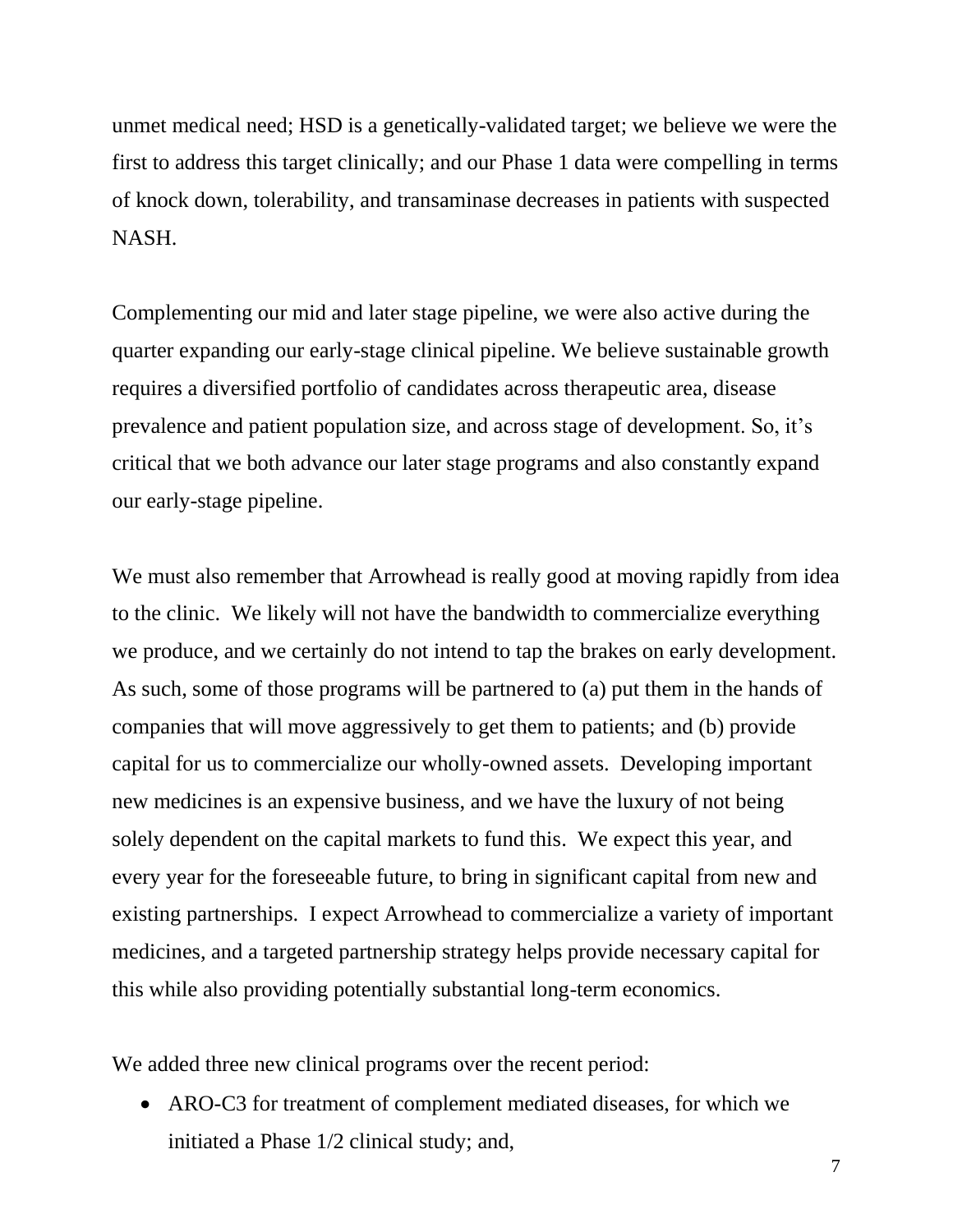• Our second and third pulmonary programs, ARO-RAGE and ARO-MUC5AC, for which we filed CTAs to initiate Phase 1/2 clinical studies.

We will talk more about ARO-RAGE and ARO-MUC5AC at our upcoming Pulmonary R&D day on May 26. Arrowhead team members and two external key opinion leaders will talk about the treatment landscape for various mucoobstructive and inflammatory lung diseases and the role that RAGE and MUC5AC may play in addressing them. We will also discuss other advancements in the pulmonary platform and disclose the next pulmonary candidate we expect to bring to the clinic.

During the quarter, we also presented interim results of a Phase 1b dose-finding study of ARO-HIF2, our investigational candidate for patients with clear cell renal cell carcinoma. The data presented provide initial proof of target engagement based on reductions in HIF2 $\alpha$  expression. We have been working on a HIF program for over a decade using different strategies and many different iterations of our delivery technologies. Our goals for that program were threefold:

- 1. We wanted to develop a HIF2 $\alpha$  targeted therapy because there is supportive evidence that it could have an effect for RCC patients and it had historically been undruggable with small molecules or monoclonal antibodies;
- 2. We wanted to validate that we could get functional delivery of siRNA to solid tumors, indicating that we may have a platform that can be applied to additional targets and cancer types; and,
- 3. We wanted to use the tumor delivery program as a way for us to learn critical lessons that could be applied to delivery systems targeted to various other extra-hepatic tissues.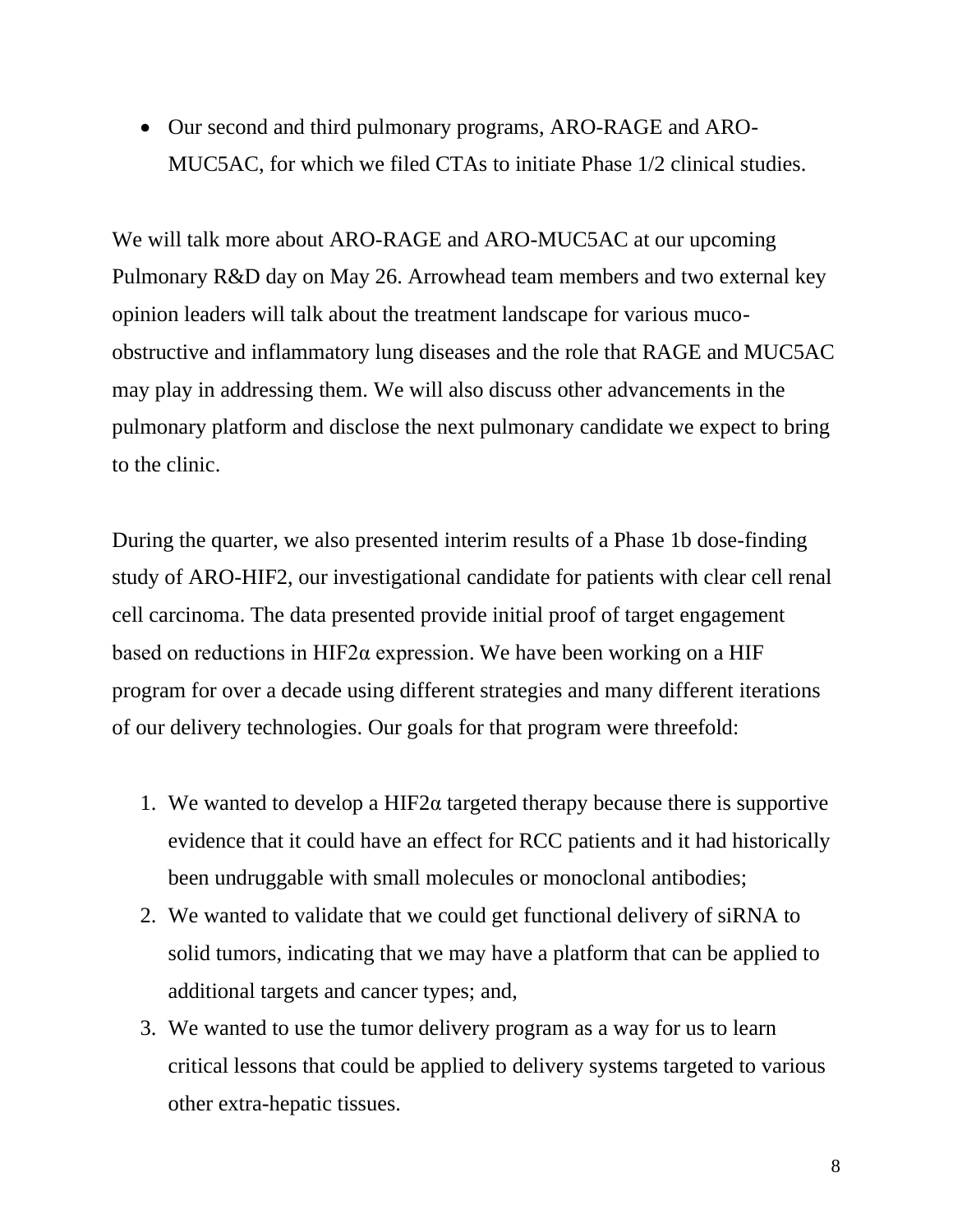We think we accomplished numbers 2 and 3, but the therapeutic landscape has changed for goal number 1. The competitive environment is dramatically different today than it was just a few years ago, with one small molecule HIF2  $\alpha$  inhibitor FDA approved and others in clinical development. We have examined the data from our clinical study, and at this point, based on the competitive environment, we have decided not to continue further development of ARO-HIF2. This decision was made after significant deliberation and analysis and we would like to acknowledge and give our sincere thanks to the investigators, site staff, and of course patients who participated in our clinical study.

However, as I mentioned, we did accomplish some important things with our first tumor targeted program. Probably the most critical piece that has wide-reaching implications is that we learned more about how to optimize each individual component of the system to squeeze as much knockdown as possible out of each siRNA molecule. These lessons made it possible for us to develop the technology to get to various other extra-hepatic tissues. We believe we are now much better at several things including:

- Trigger design
- Optimizing chemical modifications
- Ligand design and selection
- Linker optimization, and
- Design and use of PK/PD enhancing structures, as well as other things that can optimize target engagement

We also believe that we have a good start in an oncology platform. We saw clear target engagement, suggesting that we are able to deliver to solid tumors: in short, we're on the board. We are now using the lessons we learned from that study to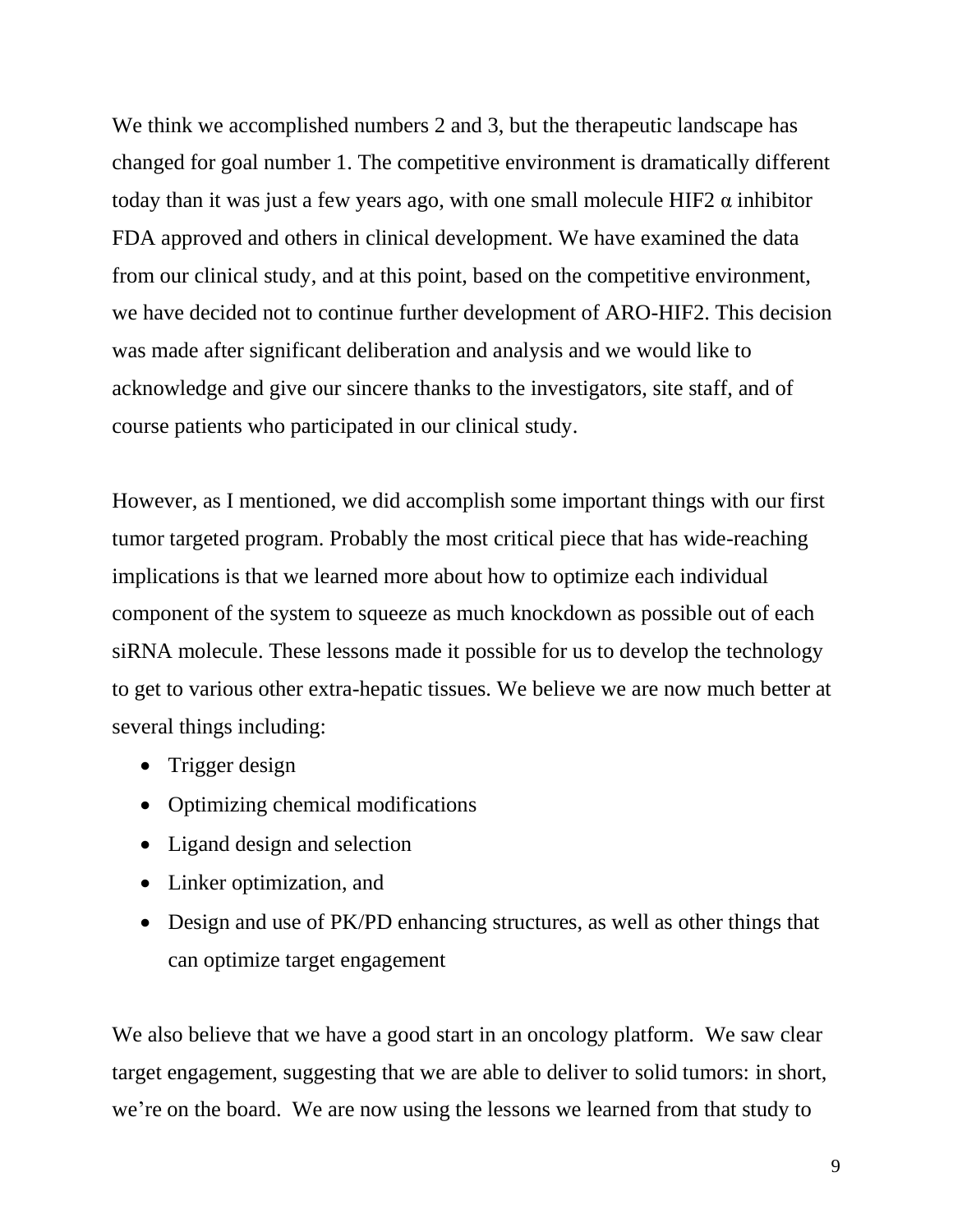further optimize the platform for use in other tumor types against new targets. We believe that RNAi can play a role in cancer treatment and we are pushing in that direction.

I want to highlight one more piece of corporate news. We recently announced that Arrowhead formed a joint venture, called Visirna Therapeutics, with Vivo Capital to expand the reach of innovative medicines in Greater China. Vivo provided initial funding of \$60 million to Visirna, which will have exclusive rights to develop and commercialize four of Arrowhead's investigational therapeutics for cardiometabolic diseases in mainland China, Hong Kong, Macau, and Taiwan. Arrowhead has a majority stake in Visirna after accounting for shares reserved for the employee stock ownership plan and is further eligible to receive potential royalties on commercial sales.

China is an increasingly important market for global pharmaceutical products. We believe to be successful in China you are better off in a dedicated entity with its own management and development staff that understand and are solely focused on the intricacies of China's clinical, regulatory, and commercial environment. That is what we envision Visirna becoming.

We were looking for more than just a financial investor, and Vivo checked all the necessary boxes. Vivo has unique expertise, experience, and a local network to draw upon. That makes them a very valuable partner in this joint venture. We think this transaction allows us to maximize value and maximize the probability of success without losing focus on our core target markets for future commercialization. Really a win-win scenario and a transaction that we think over time has the potential to become substantially more valuable.

10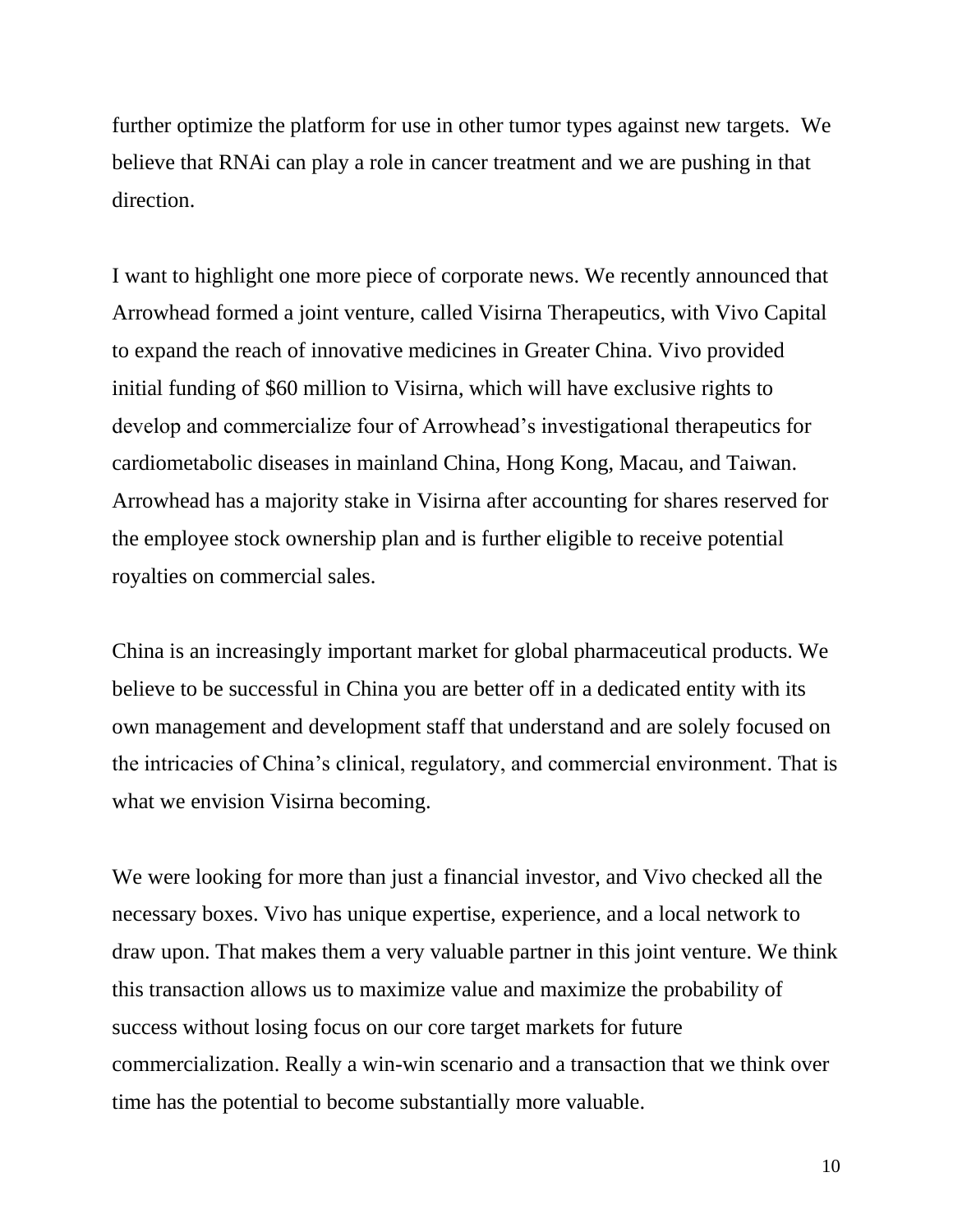We view this as another quarter where we executed well and achieved some key corporate goals. For a company our size, both with respect to headcount and market value, we have a uniquely broad and diverse set of assets. A key part of the Arrowhead DNA is a devotion to speed and precision, and a commitment to bring RNAi to intractable diseases. This prior period is a good example of that.

With that overview, I'd now like to turn the call over to Dr. Javier San Martin. Javier?

# **Javier San Martin**

Thank you, Chris, and good afternoon everyone.

I will provide updates on enrollment for the VISTA set of studies of ARO-ANG3 and the SUMMIT studies of ARO-APOC3 and give some forward guidance on anticipated timelines.

I will start with the VISTA studies of ARO-ANG3, our investigational medicine designed to reduce production of angiopoietin-like protein 3 as a potential treatment for patients with dyslipidemia. There are currently two active studies. ARCHES-2 in patients with mixed dyslipidemia and GATEWAY in patients with HoFH.

ARCHES-2 is a double-blind, placebo-controlled Phase 2b study. ARCHES-2 is fully enrolled with 204 patients with triglycerides between 150 and 500 mg/dL and non-HDL-cholesterol greater 100 mg/dL or LDL-cholesterol greater than 70 mg/dL being randomized in a 3:1 ratio to receive a subcutaneous injection of ARO-ANG3 or placebo on day 1 and week 12. Three dose levels of ARO-ANG3,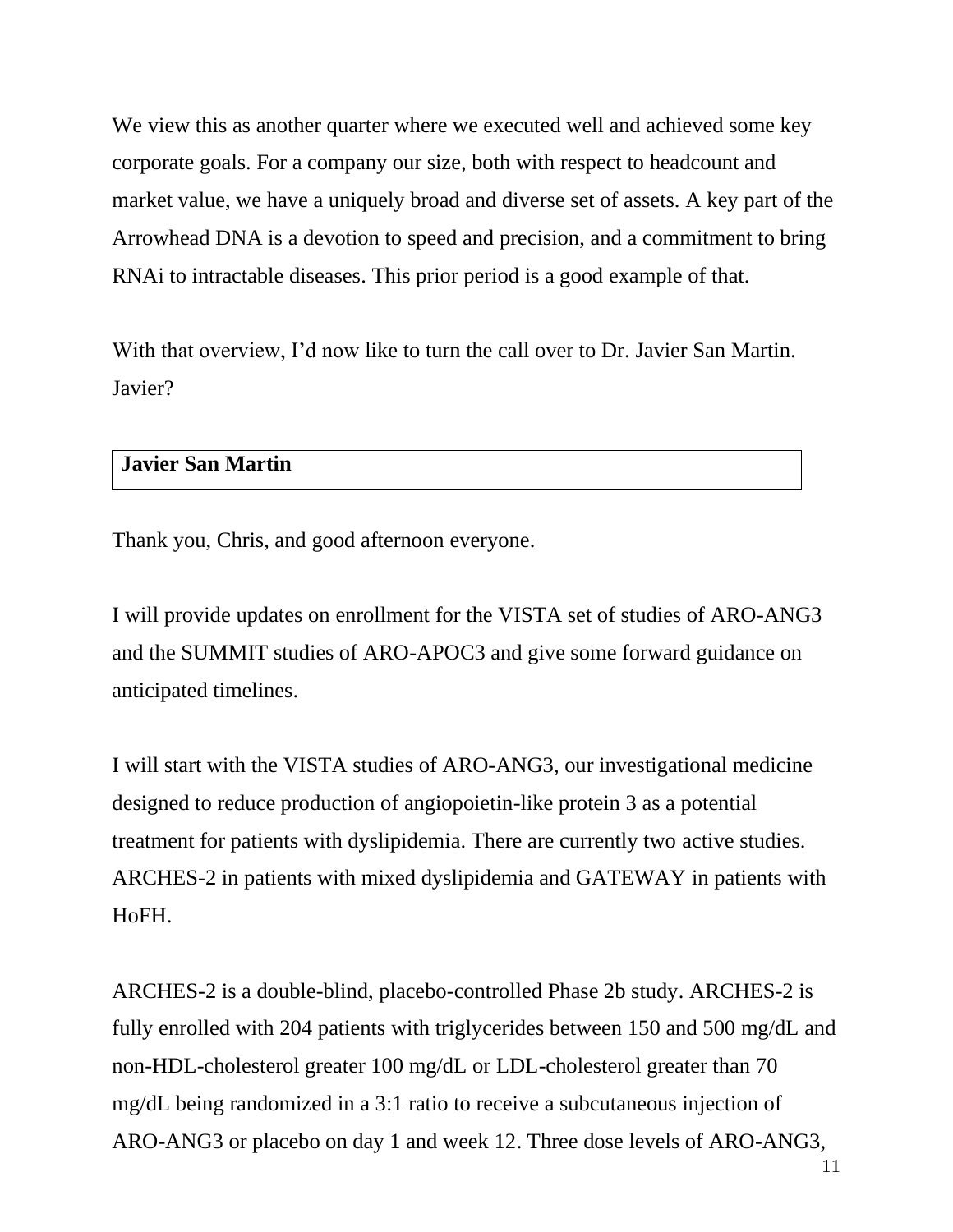50 mg, 100 mg, and 200 mg, are being evaluated against placebo. The duration of the study is approximately 42 weeks from screening to the week 36 end-of-study examination. After completing the week 36 visit, participants will be eligible to continue in an open-label extension period.

We anticipate that ARCHES-2 will be complete around the end of 2022 and topline data will be available to share in the first half of 2023.

The next active study is GATEWAY, an open-label Phase 2 clinical study to evaluate the efficacy and safety of investigational ARO-ANG3 in up to 16 subjects with HoFH. Two dose levels of ARO-ANG3 (200 mg and 300 mg) will be evaluated in subjects with documented HoFH based on genotype or clinical criteria, and with fasting LDL-C greater 100 mg/dL and fasting triglycerides less than 300 mg/dL at screening. Subjects will receive a subcutaneous injection of ARO-ANG3 on day 1 and day 84 and may be eligible to participate in an optional open-label extension study. The primary objective of the GATEWAY study is to evaluate the efficacy and safety of ARO-ANG3 in subjects with HoFH and the primary endpoint is the percent change in fasting calculated LDL-C from baseline to week 24.

We just started opening clinical sites and enrolling GATEWAY a few weeks ago, so we don't have great visibility into how long it may take to accrue all 16 patients. Our goal is to have the study fully enrolled or at least have a meaningful amount of patients enrolled by the end of the year. Since this is an open label study, we may be able to view results in somewhat real time, so we intend to share data in 2023 when possible.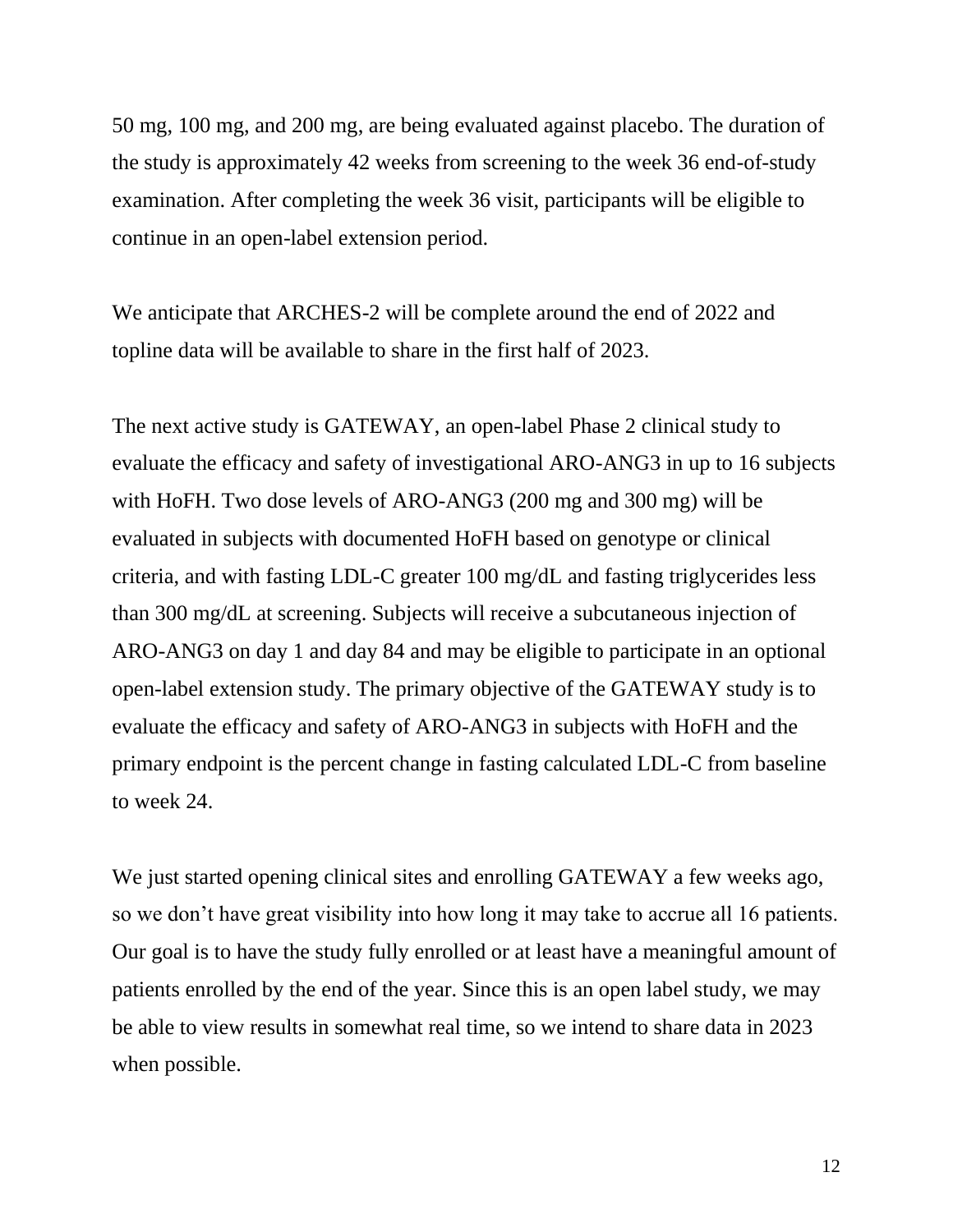Next, I will provide an update on the SUMMIT studies of ARO-APOC3, our investigational medicine targeting apolipoprotein C-III being studied in patients with various lipid disorders. There are three active studies, SHASTA-2 in patients with severe hypertriglyceridemia, or sHTG; MUIR in patients with mixed dyslipidemia; and PALISADE in patients with FCS.

SHASTA-2, is a double-blind, placebo-controlled Phase 2b study in up approximately 216 patients with triglycerides greater than 500 mg/dL. Three dose levels of ARO-APOC3 (10 mg, 25 mg and 50 mg) will be evaluated against placebo. The primary objective of the SHASTA-2 study is to evaluate the safety and efficacy of ARO-APOC3 and to select a dosing regimen for later stage clinical studies in this patient population.

Moving on to the MUIR study, which is a double-blind, placebo-controlled Phase 2b study in approximately 320 patients with triglycerides between 150 and 500 mg/dL and non-HDL-cholesterol greater 100 mg/dL or LDL-cholesterol greater than 70 mg/dL. In three cohorts (10 mg, 25 mg, 50 mg), each participant will receive a subcutaneous injection on day 1 and week 12 for a total of 2 injections. In one additional 50 mg cohort, each participant will receive a subcutaneous injection on day 1 and week 24 for a total of 2 injections. The primary objective of the MUIR study is to evaluate the safety and efficacy of ARO-APOC3 and to select a dose and dosing regimen for later stage clinical studies in patients with mixed dyslipidemia.

SHASTA-2 and MUIR are both approximately 50% enrolled and we anticipate full enrollment in the fourth quarter of 2022. This would allow for study completion in 2023.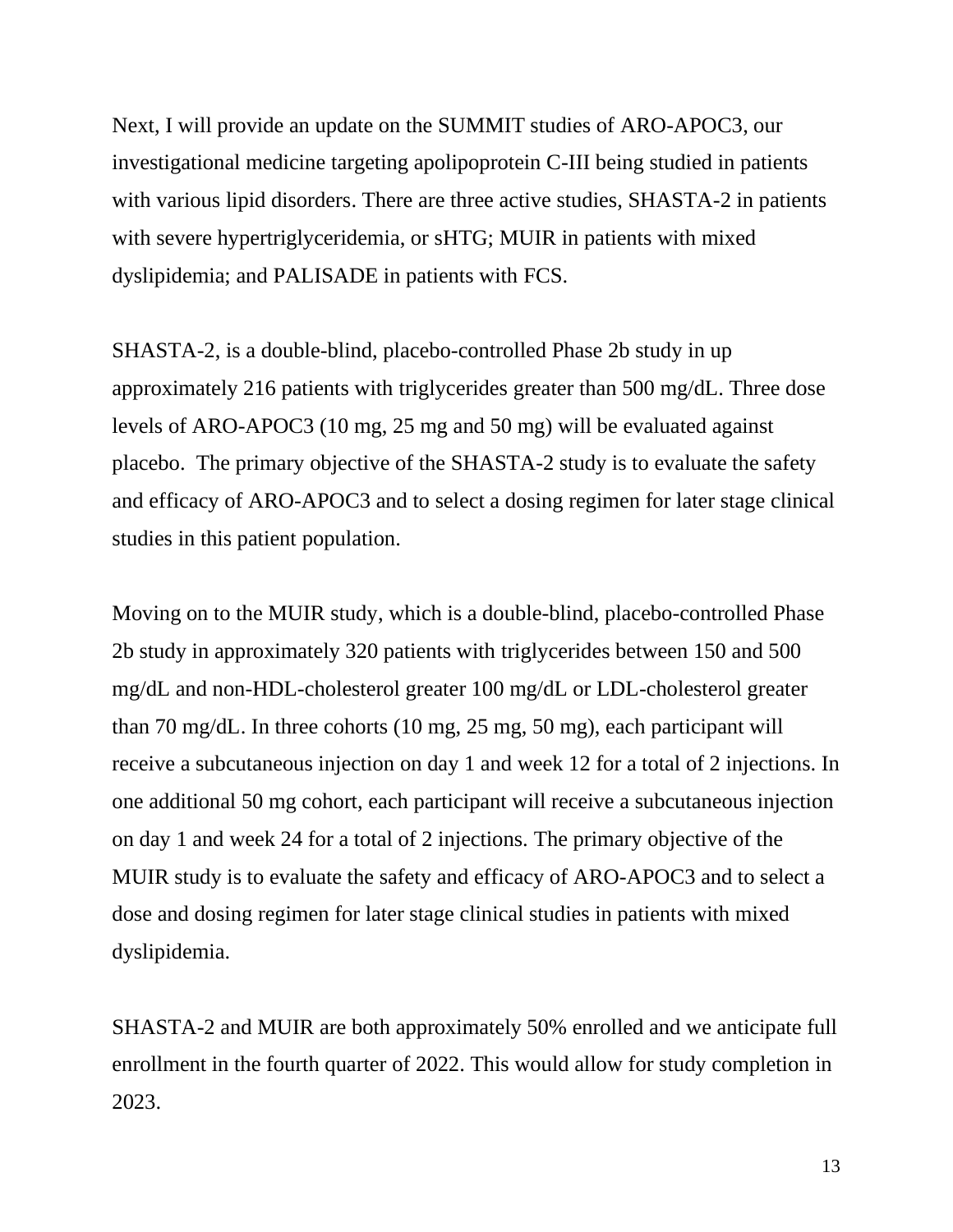The last study in the SUMMIT program is PALISADE, a Phase 3 study in approximately 72 patients with FCS. The primary endpoint of PALISADE is the percent change from baseline at Month 10 in fasting triglycerides. Additional secondary and exploratory endpoints include the change in other lipid parameters, incidence of acute pancreatitis, and other measures. We are working hard to open clinical sites around the world to accrue the study as fast as possible. We originally anticipated recruiting a number of patients in Russia, Ukraine, and Belarus. However, due to the ongoing conflict we have closed all clinical sites in the region. We are adding clinical sites in additional countries to maintain patient accrual. Our current goal is to have PALISADE fully enrolled in the middle of 2023 which would allow for study completion in 2024.

I will now turn the call over to Dr. James Hamilton. James?

# **James Hamilton**

#### Thank you, Javier.

I want to give updates on a few of our early-stage clinical programs and preclinical programs.

Let's start with ARO-C3, our investigational RNAi therapeutic designed to reduce production of complement component 3, or C3, as a potential therapy for various complement mediated diseases. During the quarter we dosed the first subjects in a clinical study. It is a Phase 1/2, placebo controlled, dose-escalating study to evaluate the safety, tolerability, pharmacokinetics, and pharmacodynamics of ARO-C3 in up to 24 adult healthy volunteers, up to 24 adult patients with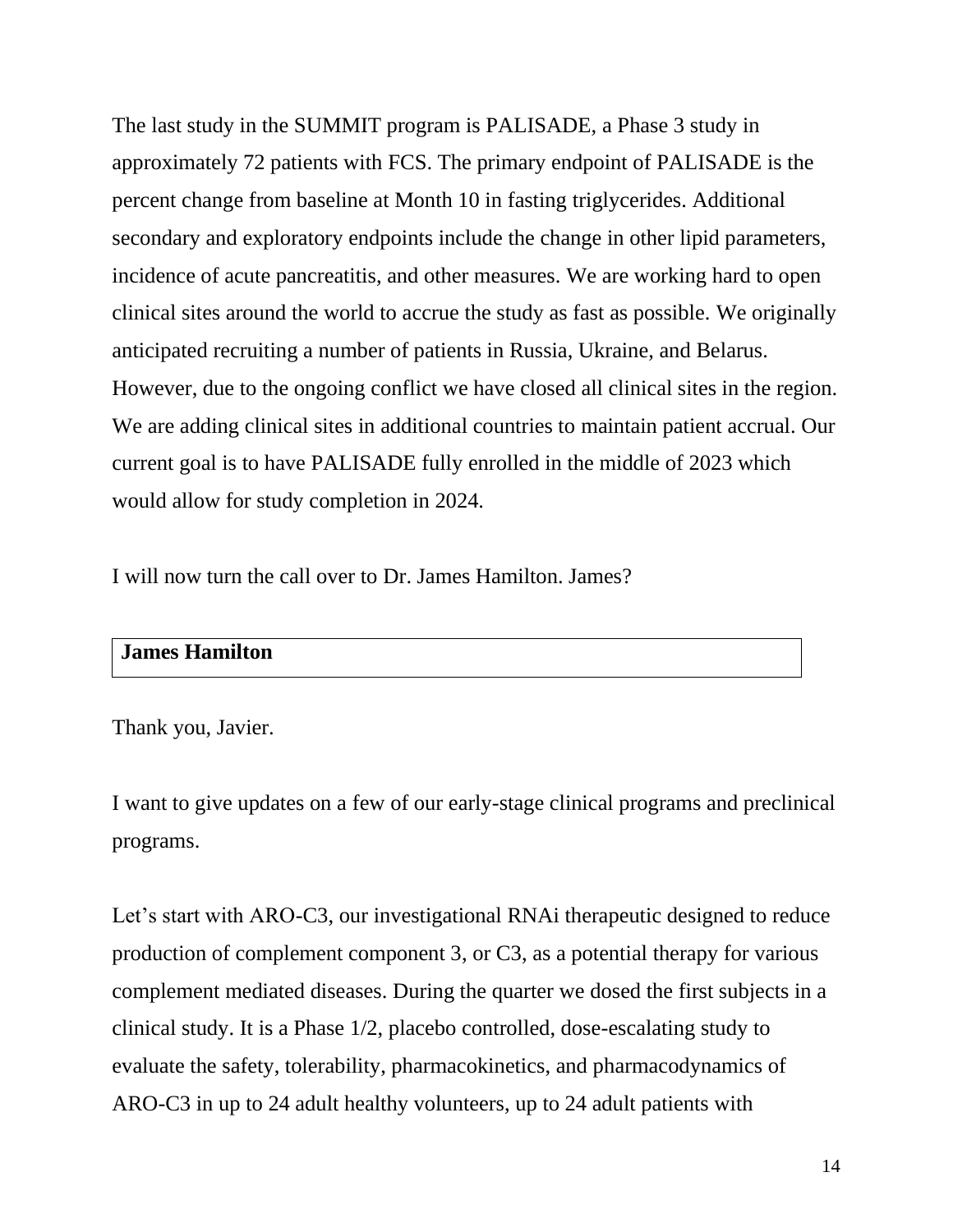paroxysmal nocturnal hemoglobinuria (PNH), and up to 14 adult patients with complement-mediated renal disease.

In Part 1, healthy volunteers will receive a single subcutaneous injection of ARO-C3 or placebo. In Part 2, eligible subjects with PNH or complement-mediated renal disease will be enrolled to receive open-label ARO-C3.

We have completed dosing in three of four planned cohorts in Part 1 and expect to dose escalate to the final planned cohort. We intend to initiate Part 2 in patients when we have selected a dose from Part 1 in the next quarter or so.

Moving on to our first planned skeletal muscle-targeted candidate ARO-DUX4, our investigational candidate designed to target the gene that encodes human double homeobox 4 protein, or DUX4, as a potential treatment for patients with facioscapulohumeral muscular dystrophy, or FSHD. FSHD patients have no real therapeutic options so we are moving as quickly as possible to begin clinical studies.

However, it has been challenging for the field to identify a reliable biomarker of DUX4 expression or of disease activity in patients with FSHD. Thus, it is likely that phase 1 results may not be informative with regards to pharmacodynamic biomarkers and may only inform on initial safety. Longer phase 2 studies may be required to see any signs of favorable changes on imaging or in clinical endpoints. As such, in an effort to de-risk phase 2 studies, we have opted to wait for the results of chronic toxicology studies prior to filing a CTA for ARO-DUX4. We will provide an update on timing of this CTA when we have a clear assessment on chronic tox results.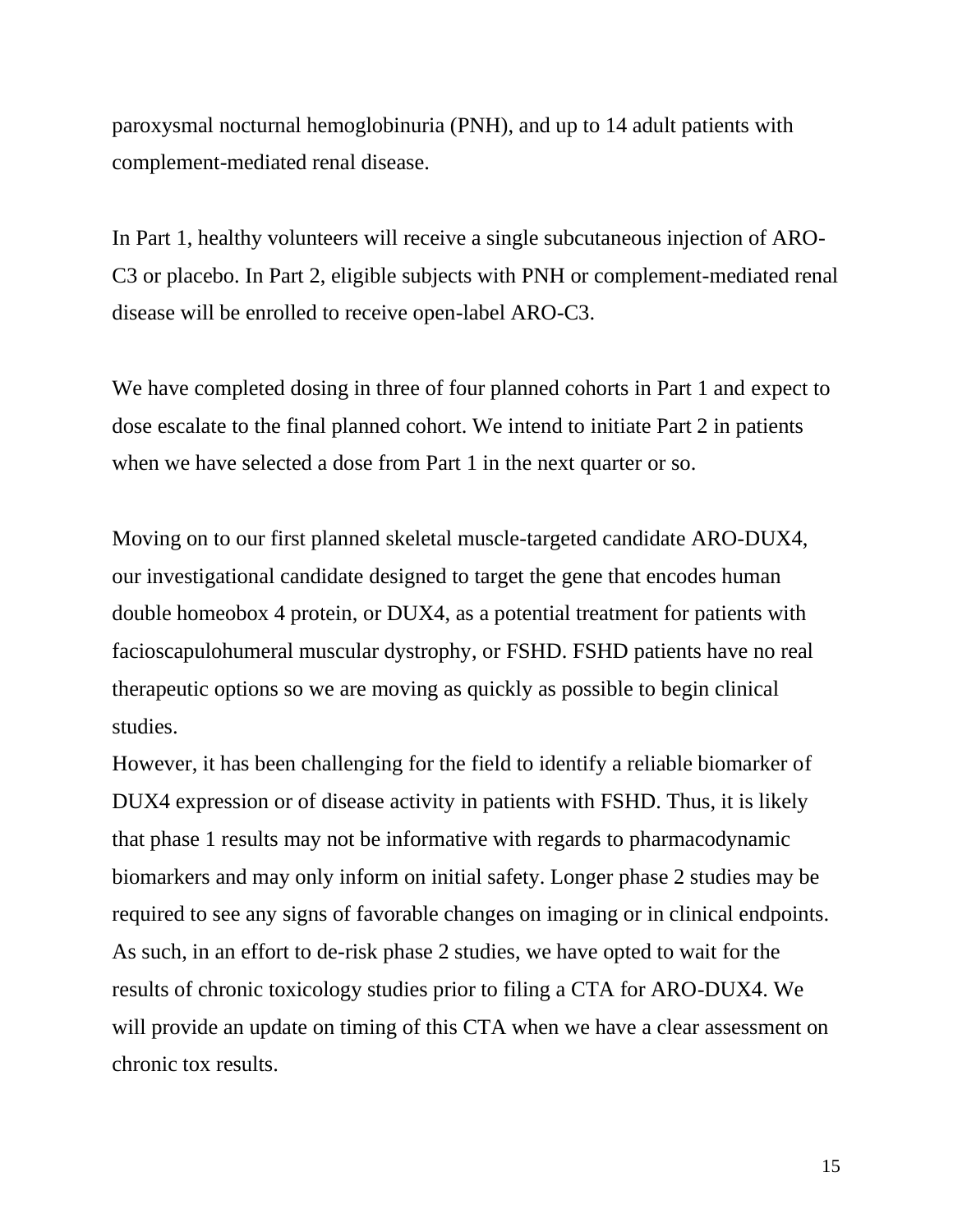The next update I want to give is on our discovery stage programs with Janssen, called ARO-JNJ2 and ARO-JNJ3. We previously delivered candidates to Janssen that met the parameters described in the research plan. Both candidates achieved the desired level of safety and activity. Janssen then had a period in which to do disease model and biology work on the targets they selected before having to optin and exercise the option to take an exclusive license to the candidates. That period has now expired and Janssen did not elect to exercise their option. Because of this we are removing the programs from our active pipeline.

The first discovery program outside of hepatitis B in our collaboration with Janssen is JNJ-75220795, formerly called ARO-JNJ1. This is an investigational siRNA therapeutic developed using Arrowhead's proprietary TRIM<sup>TM</sup> platform and is designed to reduce expression in the liver of patatin like phospholipase domain containing 3, or PNPLA3, as a potential treatment for patients with nonalcoholic steatohepatitis, or NASH. This program is in a Phase 1 clinical study and continues to progress as planned in clinical development.

The last programs I want to discuss are our newest pulmonary candidates, ARO-RAGE and ARO-MUC5AC. We filed CTAs last quarter and I am pleased to announce that both programs have received provisional approval from an ethics committee and now have regulatory clearance to begin clinical studies. We anticipate first-in-human studies will begin around the middle of 2022.

The first program, ARO-MUC5AC, targets expression of MUC5AC, a mucin protein with upregulated expression in the asthmatic airway. ARO-MUC5AC is an extremely exciting program, in part because it represents a fundamentally new way of treating muco-obstructive disease. The second program, ARO-RAGE, targets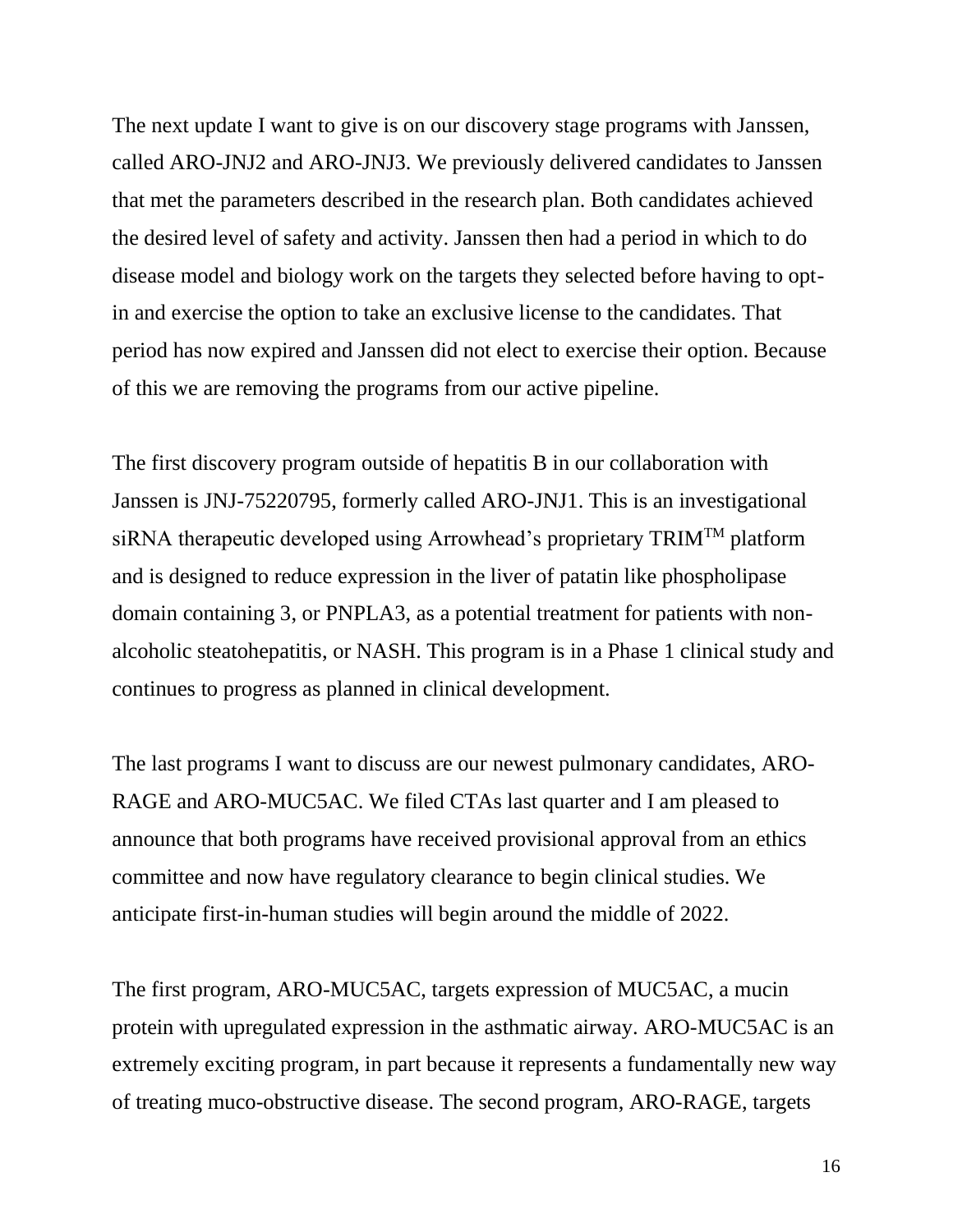expression of the Receptor for Advanced Glycation End products, or RAGE. RAGE represents an upstream mediator of the inflammatory cascade.

We believe they both have a differentiated mechanism and offer potential advantages over currently available therapies for various muco-obstructive and inflammatory pulmonary diseases. We will describe these programs in more detail at our Pulmonary R&D day on May 26.

I will now turn the call over to Ken Myszkowski. Ken?

### **Ken Myszkowski**

Thank you, James, and good afternoon everyone.

As we reported today, our net income for the three months ended March 31, 2022 was \$44.4 million or \$0.41 per share based on 107.9 million fully-diluted weighted average shares outstanding. This compares with net loss of \$26.8 million, or \$0.26 per share based on 103.9 million fully-diluted weighted average shares outstanding, for the three months ended March 31, 2021.

Revenue for the quarter ended March 31, 2022 was \$151.8 million, compared to \$32.8 million for the quarter ended March 31, 2021. Revenue in the current period primarily relates to the recognition of \$120 million upfront payment received under our collaboration agreement with GSK, and recognition of a portion of the upfront payments received from our license and collaboration agreements with Takeda and Horizon. The upfront payment for GSK was recognized as revenue entirely this quarter, as our performance obligations are substantially complete. Revenue for our collaboration agreements with Takeda and Horizon will be recognized as we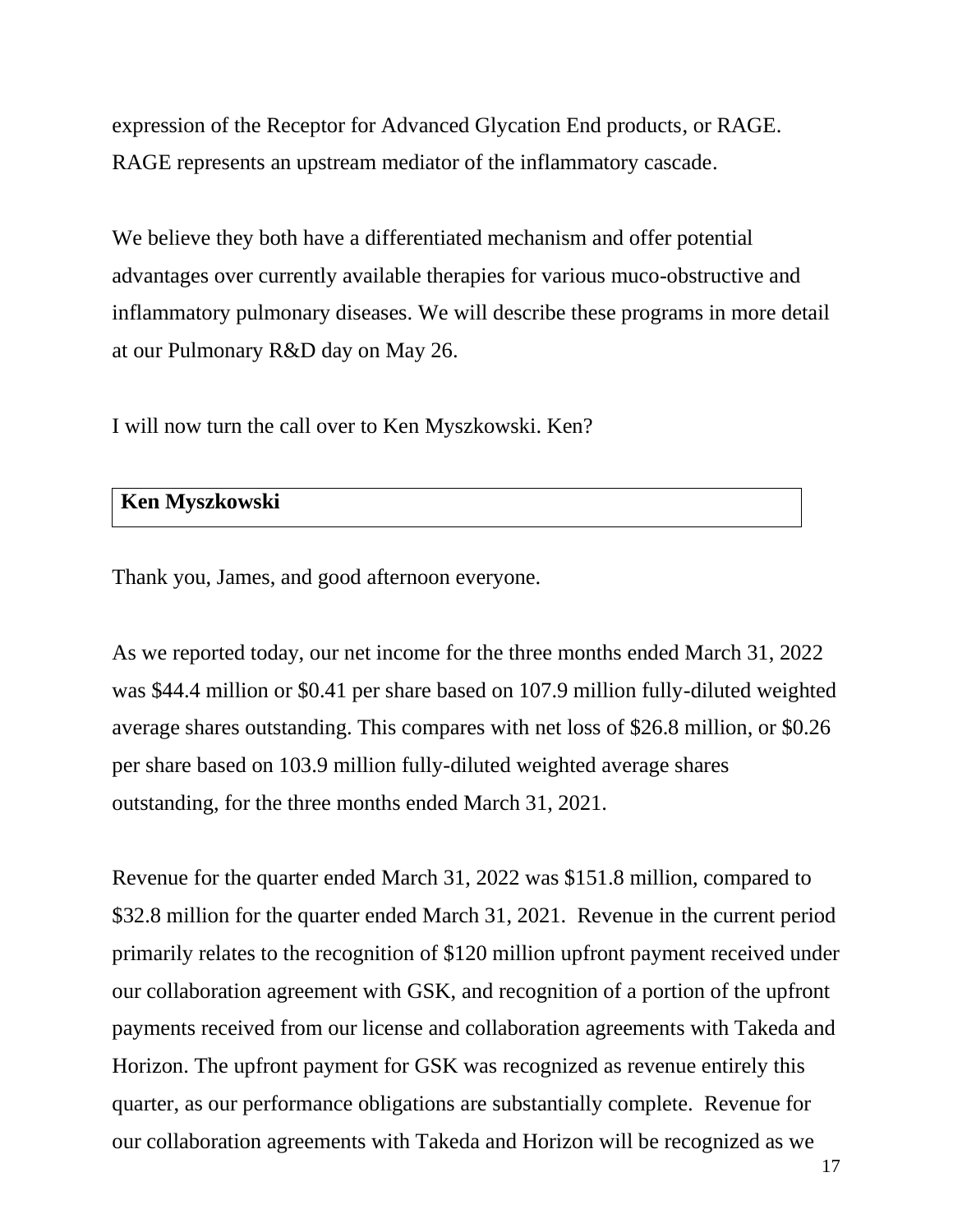complete our performance obligations, which include managing the ongoing AAT phase 2 clinical trials for Takeda, and delivering a phase 1 ready candidate to Horizon. There remains \$167.6 million of revenue to be recognized associated with the Takeda collaboration which we anticipate will be recognized over approximately 2-3 years, and there remains \$20 million of revenue to be recognized for Horizon, which we anticipate will be recognized by the end of calendar 2022. Revenue in the prior period primarily related to the recognition of a portion of the milestones received from our license and collaboration agreements with Janssen and Takeda.

Total operating expenses for the quarter ended March 31, 2022 were \$110.3 million, compared to \$61.0 million for the quarter ended March 31, 2021. This increase is primarily due to increased clinical candidate costs as our pipeline has expanded and advanced through clinical trial stages, as well as increased compensation expense.

Net cash provided by operating activities during the six months ended March 31, 2022 was \$1.4 million, compared with net cash provided by operating activities of \$225.0 million during the six months ended March 31, 2021. The key driver of this change was the collection of the \$120 million upfront payment from GSK in the current period, versus the collection of the \$300 million upfront payment from Takeda in the prior period. We continue to estimate our operating cash burn to be \$60 to \$80 million per quarter in fiscal 2022, excluding any incoming milestone payments from our partners. In addition, we are expanding our manufacturing capabilities and our R&D facilities. Because these two projects have only recently begun, our capital expenditures in fiscal 2022 will be lower than originally estimated but capital expenditures will increase significantly next year.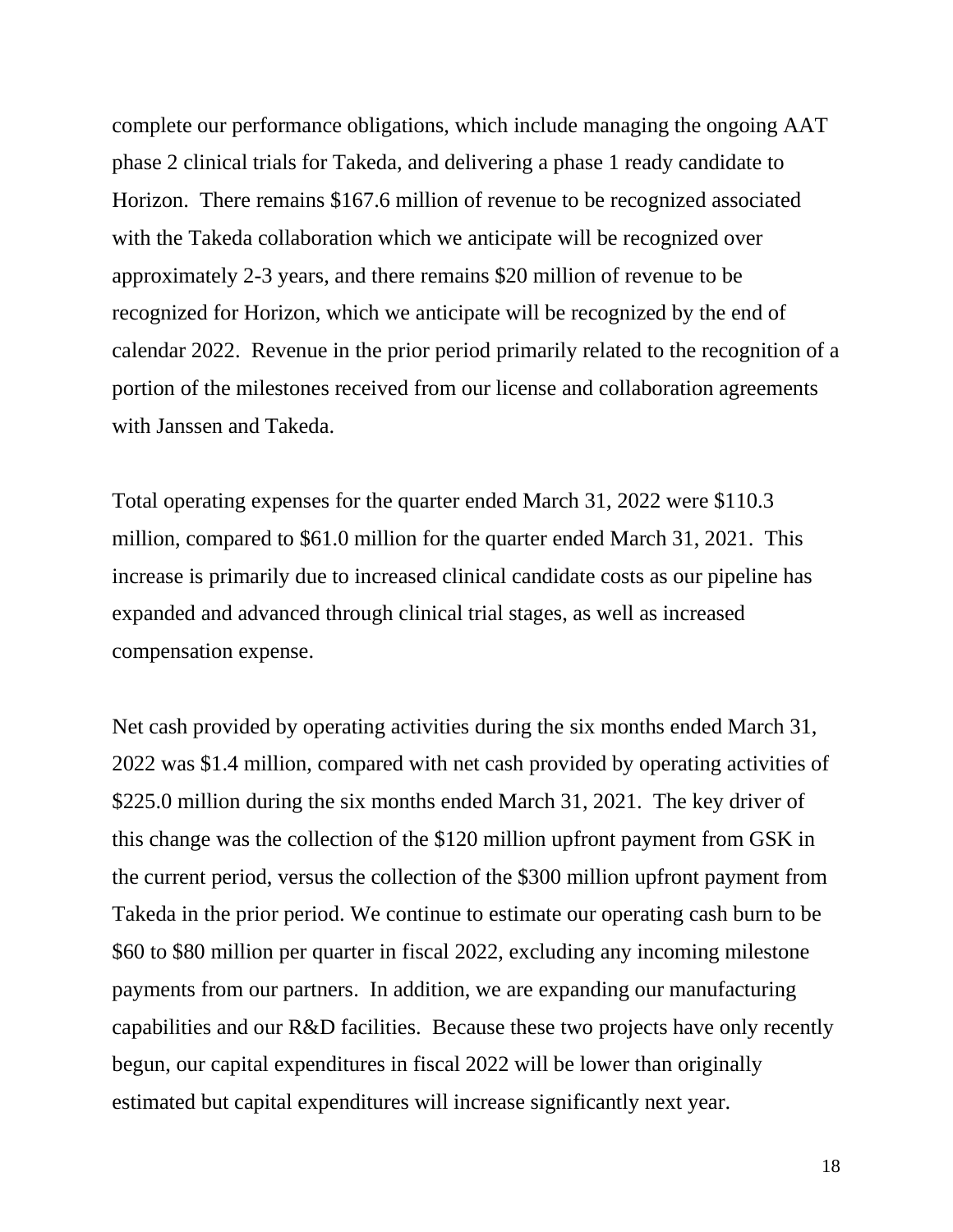Turning to our balance sheet, our cash and investments totaled \$603.5 million at March 31, 2022, compared to \$613.4 million at September 30, 2021. The decrease in our cash and investments was primarily due to cash used for operating activities, offset by the collection of the \$120 million upfront payment from GSK in January 2022. Our common shares outstanding at March 31, 2022, were 105.7 million.

With that brief overview, I will now turn the call back to Chris.

## **Chris Anzalone**

Thanks Ken. And thanks to all of you for joining us today.

When markets go through cycles of intense pressure, as they are today, investors seek value. Each investor needs to define for themselves what value means, but I see value in a biotech company through several questions:

- Does the company have multiple potential drugs?
- Are those potential drugs built on a platform with known safety and activity parameters?
- Are those drugs addressing real unmet medical needs in a unique way?
- Does the company have sufficient capital and access to capital?
- Does the company have a track record of execution?
- Does the company have the ability and commitment to continued pipeline growth?
- Is the company focused on long-term growth and getting drugs to patients?